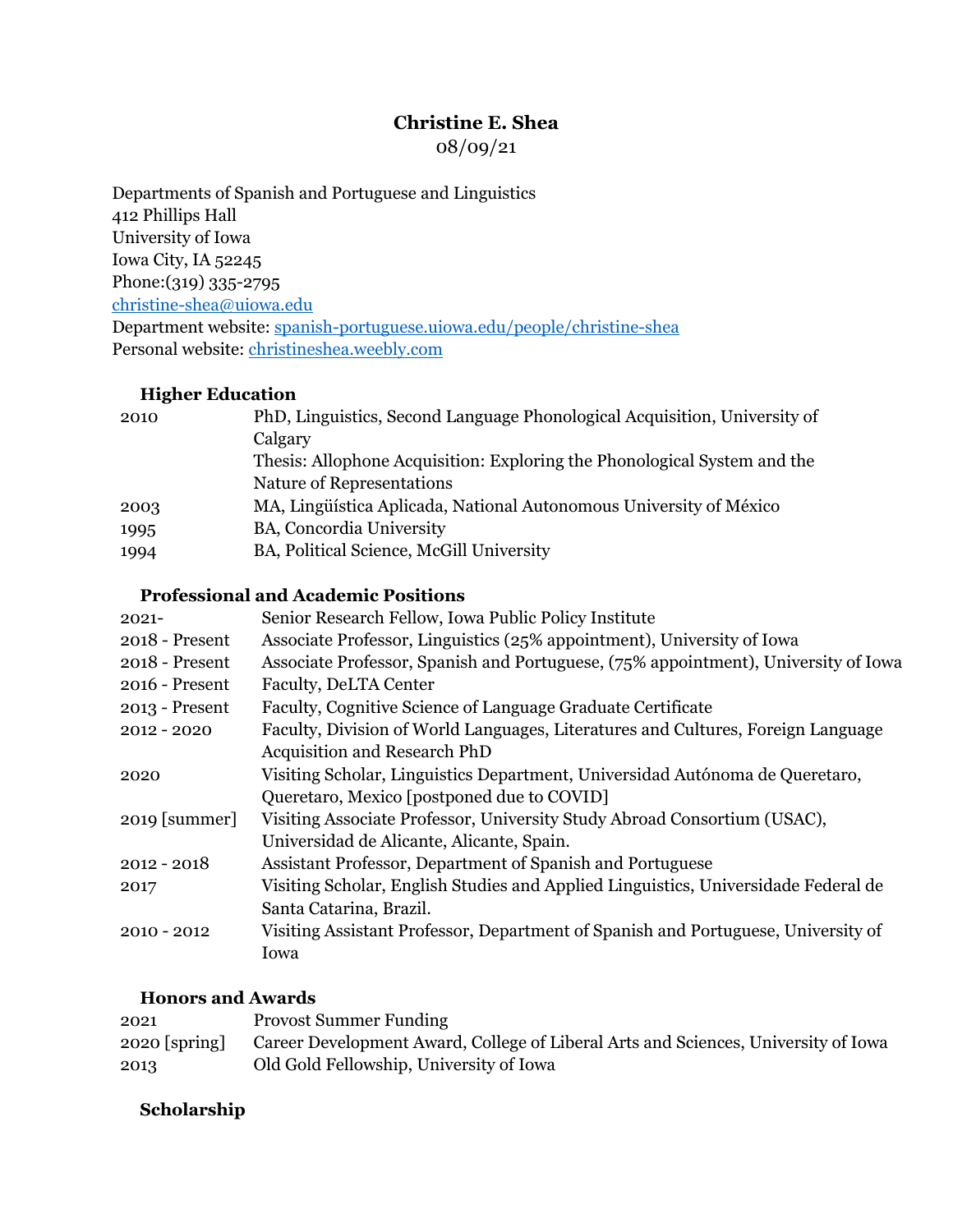## *Publications*

College of Liberal Arts and Sciences System  $* =$  Senior Author, Major Contribution,  $** =$ Secondary Contribution, \*\*\* = Equal Contribution, \*\*\*\* = Minor Contribution

## **Refereed Articles**

- 18. Shea, C. (2021). Perception, production and representations in L2 phonology. *Frontiers in Communication 6*.
- 17. Josephs, K., \*Shea, C. (2021). Sociophonetic connections in heritage speaker translation priming. (under review)
- 16. \*\*\*Ramos, J., Shea, C. (2020). Who lateralizes matters. (revised, resubmitted to *Hispania*)
- 15. Sarret, M., \*\*Shea, C., McMurray, B. (2020). Within- and between-language competition in adult second language learners: implications for language proficiency. *Language, Cognition and Neuroscience*, 1-17.
- 14. Shea, C. (2020). 'Age' of Words and lexical processing in Spanish Heritage Speakers. (under review, *International Journal of Bilingualism*).
- 13. Shea, C. (2020). Spanish Native Speaker production of English schwar. Accepted. *Applied Psycholinguistics*.
- 12. Shea, C. L1 Dialect primes L2 words. (2021). *Linguistic Approaches to Bilingualism*. https://doi.org/10.1075/lab.18020.she
- 11. \*Shea, C., Lira, C. (2020). L2 production of Brazilian nasal vowels in online dyads: Does a native speaker model make a difference? In O. Kim (Ed.) *Proceedings of the Pronunciation in Second Language Learning and Teaching*.
- 10. \* Shea, C., Leonard, K. (2019). Evaluating Measures of Pausing for Second Language Fluency Research. Canadian Modern Language Review, 75(3), 216-235.
- 9. Shea, C. (2017). Proficiency and Dominance in Spanish Heritage Speaker Vowel Productions. *Studies in Second Language Acquisition*, 1-27.
- 8. Shea, C. (2017). Orthography and non-contrastive sounds in an L2. *Second Language Research*, 33(2), 207-232.
- 7. \*\*\* Leonard, K., Shea, C. (2016). L2 Speaking Development During Study Abroad: Fluency, Accuracy, Complexity, and Underlying Cognitive Factors. *Modern Language Journal, 101*(1), 179-193.
- 6. Shea, C. (2016). Form priming across dialects: L1 and L2 effects. The Scottish Consortium for ICPhS 2015 (Ed.), *Proceedings of the 18th International Congress of Phonetic Sciences*. Glasgow, UK: the University of Glasgow. ISBN 978-0-85261-941-4.
- 5. Shea, C. (2014). Dealing with variability in the input: L2 perspectives. *Frontiers in Psychology: Interdisciplinary Approaches to Multilingualism*.
- 4. \* Shea, C., Renaud, J. (2014). Spanish palatal variants and L2 Spanish speech perception: Not all tasks are equal. Bilingualism: Language and Cognition, 17(1), 203-221.
- 3. Shea, C. (2013). Methodology in Second Language Speech Research. *Studies in Hispanic and Lusophone Linguistics, 6*(1), 179-198.
- 2. \* Shea, C. (2011). Context and the Production of Second Language Allophones. *Second Language Research, 27*(2), 229-250.
- 1. \* Shea, C. (2011). Discovering the relationship between context and allophones in a second language: Evidence for distribution-based learning. *Studies in Second Language Acquisition, 31*(3), 110-133.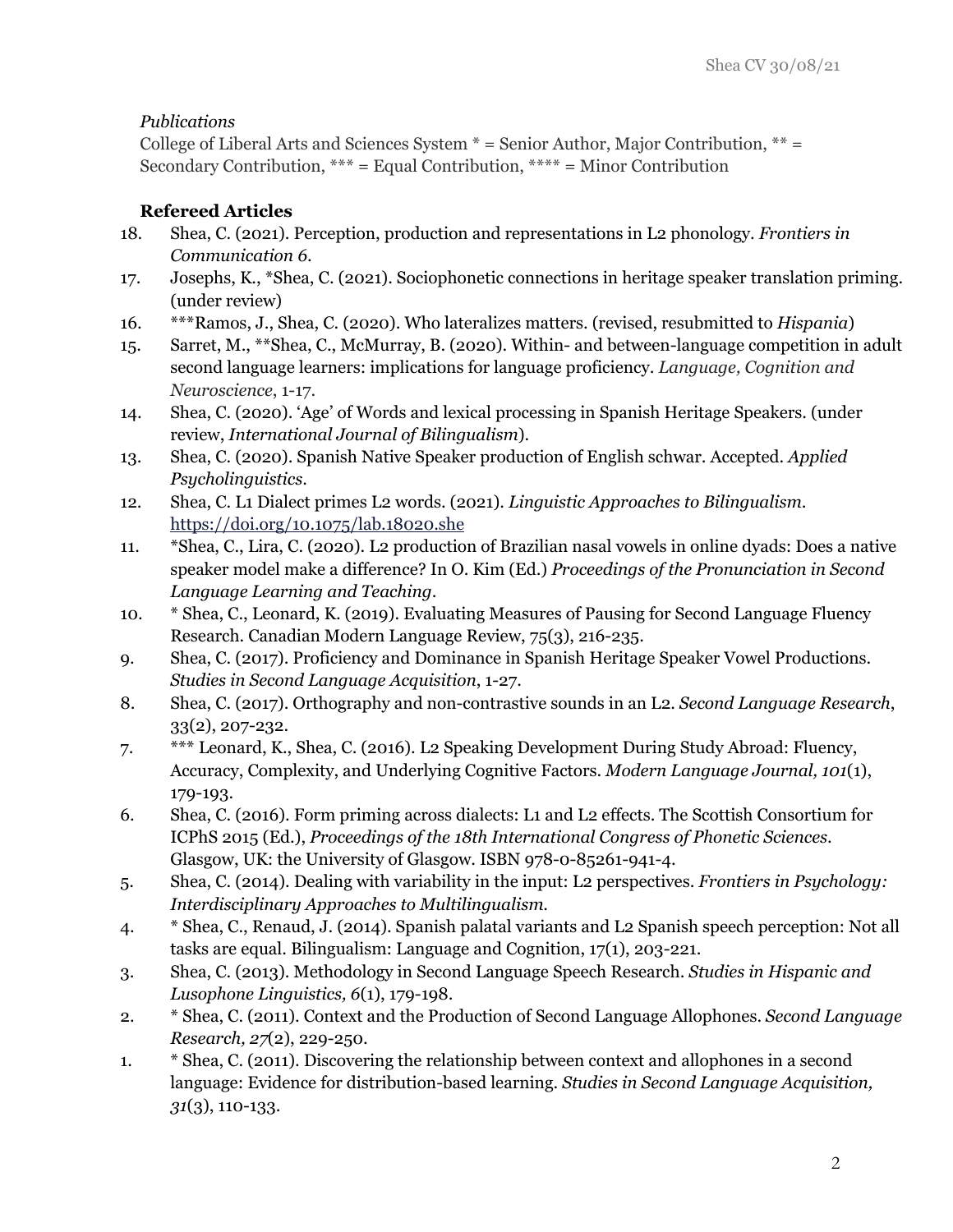#### **Book Under Contract**

Shea, C., Beckman, J. *Multilingual Speech Perception Research: A Methodological Guide.* Part of *Second Language Research Methodology* series by S.Gass and A. Mackey. Routledge Press. Finished volume due January, 2022.

## **Non-refereed Articles**

1. Shea, C. E. (2018). Introduction to Special Issue of proceedings from 'Sound to Word' conference. Language and Speech, 515-521.

## **Book Chapters**

- 4. Shea, C. (2021). Advancedness and Dialect Perception During Study Abroad. In M. Menke and P. Malovrh Advanced L2 Acquisition. New York: John-Benjamins.
- 3. \* Shea, C. E., O'Neill, S. Ch. 2 Phonetics. In J. Schweiter and J. Bruhn de Garavito Introduction to Linguistics. New York: Cambridge University Press.
- 2. \*\*\* Leal-Mendez, T., Shea, C. (2018). Psycholinguistics in Spanish Second Language Acquisition. K. Geeslin (Ed.), Handbook of Spanish Linguistics (pp. 231-255.). New York: Wiley-Blackwell.
- 1. \*\*\* O'Neill, S., Shea, C. Complicating the timeline of sound change. East and West of The Pentacrest: Linguistic Studies in Honor of Paula Kempchinsky. New York: John Benjamins. Accepted/In Press January 2020

#### **Work in Progress**

| 2021 | Language-specific activation in ambiguity: L1, L2 and                        |
|------|------------------------------------------------------------------------------|
| 2021 | Dual-task effects in Heritage Speaker processing.                            |
|      | With Z. Fuchs (University of Southern California).                           |
| 2021 | The role of new consonants in L2 Portuguese vowel perception.                |
|      | With A. Rato (U. of Toronto).                                                |
| 2021 | Perception production loop in L <sub>2</sub> speech                          |
| 2021 | Features and heritage speaker phonology across different dominant languages. |
|      |                                                                              |

## **Professional Memberships**

Linguistic Society of America, Association for Laboratory Phonology, American Applied Linguistics Association, ACTFL

## **Teaching**

Courses Taught at the University of Iowa: Sounds of Spanish, Spanish Phonology, Second Language Acquisition, First Language Acquisition, Introduction to Linguistics, Language Attitudes, Topics in Spanish Dialects, Introduction to Bilingualism, Psycholinguistics of Bilingualism, Spanish Pronunciation

## **Student Supervision**

I have served on 15 PhD committees and 10 MA exam committees in the Departments of Spanish and Portuguese and Linguistics and through the Second Language PhD program (FLARE, closed in 2020). I have also directed 8 undergraduate honors theses.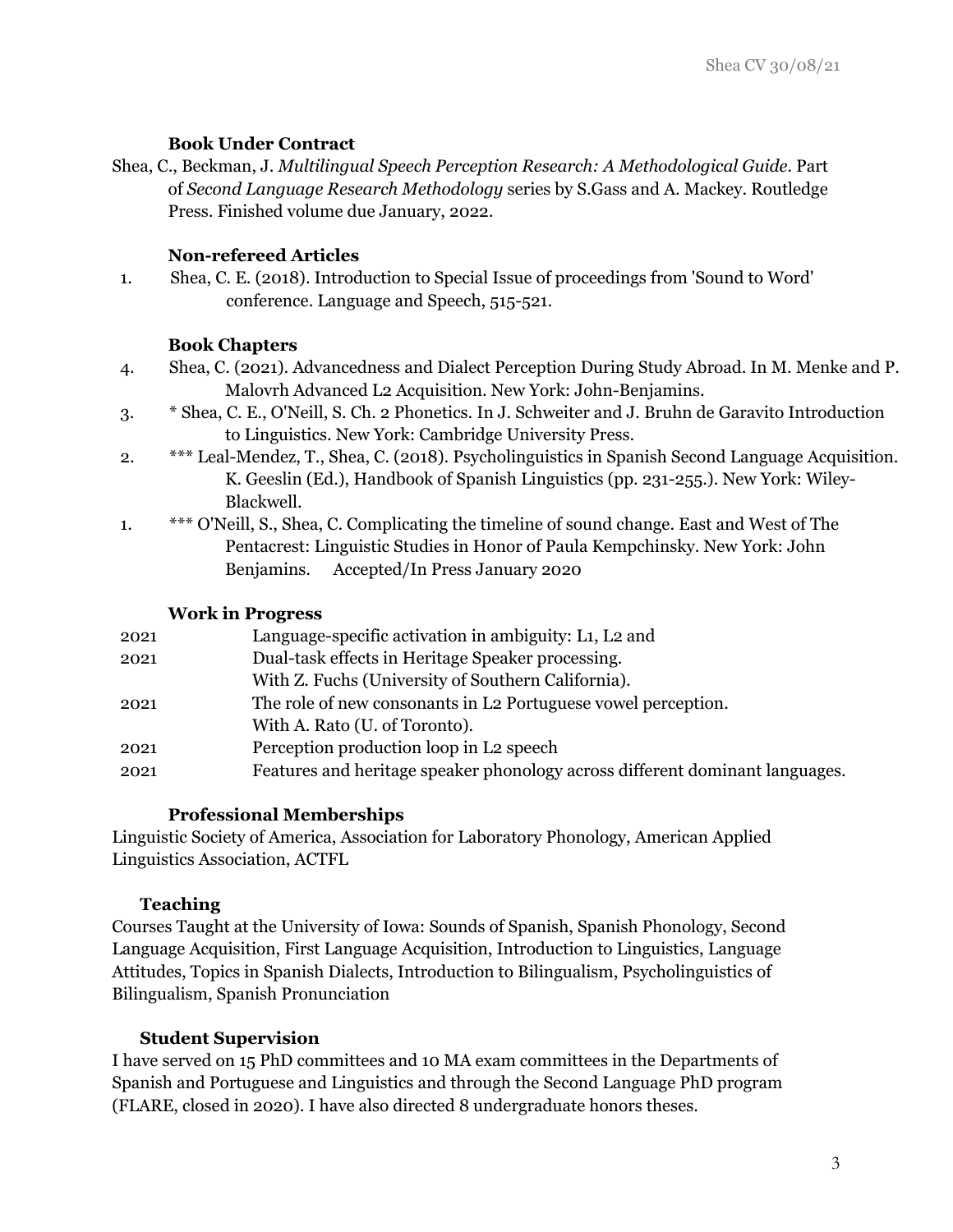#### **Current MA/PhD Students**

Ramona Koob PhD Spanish Linguistics, primary advisor<br>Onae Parker PhD Linguistics, co-advisor, with J. Beckm PhD Linguistics, co-advisor, with J. Beckman (as of May, 2020) Wenqi Zeng PhD Linguistics, primary advisor Kevin Josephs PhD Spanish Linguistics, primary advisor<br>Azul Trejo MA Spanish Linguistics MA Spanish Linguistics

#### **Current Undergraduate Honors Students**

Mia Qu Honors thesis, Department of Linguistics Camilla Morales ICRU Fellow, co-mentor with B. McMurray (PBS)

#### **Primary Advisor, Graduated PhD Students**

| Sarah O'Neill  | PhD Spanish Linguistics (2018, currently Lecturer at Utah State University)                                |
|----------------|------------------------------------------------------------------------------------------------------------|
| Karen Leonard  | PhD Second Language Acquisition (2017, currently Associate Professor                                       |
|                | Nazarene College, Illinois)                                                                                |
| Jeffrey Renaud | PhD Spanish Linguistics (2016, currently Associate Professor<br>Augustana College, Rock Island, Illinois). |
|                |                                                                                                            |

#### **Grants and Contracts**

*External Grants and Awards Funded*

| <b>July 2020</b> | Tracking the time course of lexical recognition and processing in young     |
|------------------|-----------------------------------------------------------------------------|
|                  | bilinguals                                                                  |
|                  | Funded by NIH. Investigator/s Kristi Hendricksen (Co-Investigator,          |
|                  | University of Iowa), Stephanie De Anda (Co-Investigator, University of      |
|                  | Oregon), Christine Shea (Consultant).                                       |
|                  | <b>Internal Grants and Awards Funded</b>                                    |
| 2021-2022        | Obermann Working Group: Heritage Spanish speaker program in                 |
|                  | the Spanish and Portuguese Department. Co-Director (w. J. Oliver-           |
|                  | Rajan, B.González, M. Pinto-Tomás, Dept. of Spanish and Portuguese)         |
| 2021 [summer]    | Heritage Speakers in High School Spanish Classes in Iowa. (w. D.            |
|                  | Johnson, College of Education). Funded by the Iowa Public Policy            |
|                  | Institute. Award Amount: \$6000.                                            |
| Dec 2017         | Phonological Development in Spanish-speaking children in Iowa               |
|                  | Funded by Arts and Humanities Initiative, Office of the Vice President for  |
|                  | Research. Award amount: \$7,500.00                                          |
| Dec 2017         | Iowa Talks Bilingual. Funded by University of Iowa office of outreach and   |
|                  | engagement. Award amount: \$7,000.00                                        |
| Jun 2019         | International Programs Travel Grant Funded by International Programs.       |
|                  | Award amount: \$1,100.00                                                    |
| <b>May 2019</b>  | Ethnic Studies Grant Funded by CLAS. Award amount: \$1,000.00.              |
| Feb 2019         | Council on Teaching Travel Grant Funded by Council of Teaching. Award       |
|                  | amount: \$500.00.                                                           |
| <b>May 2016</b>  | Third Language Acquisition Funded by Arts and Humanities Initiative, Office |
|                  |                                                                             |
|                  | of the Vice President for Research and Development. Award amount:           |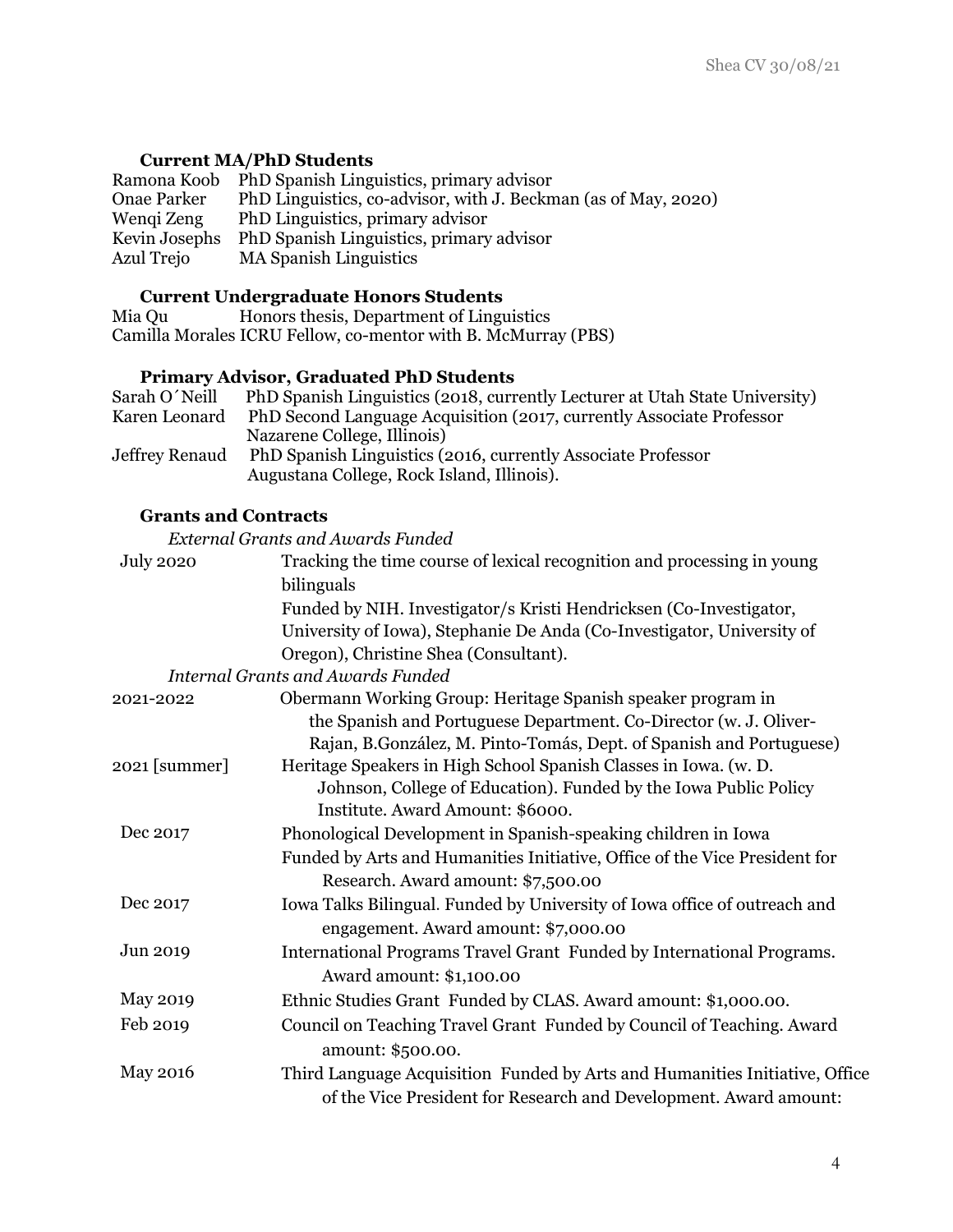|          | \$7,500.00                                                                |
|----------|---------------------------------------------------------------------------|
| Dec 2016 | Faculty International Development Award (FIDA) Funded by University       |
|          | Study Abroad Consortium. Award amount: \$2,000.00                         |
| Sep 2015 | Iowa Center for Research for Undergraduates Funded by Iowa Center for     |
|          | Undergraduate Research. Award amount: \$2,000.00                          |
| Jun 2015 | Bond Fund Funded by CLAS. Award amount: \$1,500.00 Percent effort: 100.   |
| Jun 2015 | Major Conferences/ Ideation Meetings Funded by OVPRED, University of      |
| Apr 2016 | Iowa. Award amount: \$15,100.00                                           |
| Jan 2013 | Instructional Improvement Award Funded by University of Iowa.             |
| Jan 2013 | Iowa Center for Research for Undergraduates Funded by University of Iowa. |
|          | Award amount: \$2,000.00                                                  |
| Sep 2014 | Heritage Languages in the Midwest Funded by Carnegie Humanities Without   |
|          | Borders. Award amount: \$2,000.00.                                        |
| Dec 2013 | L2 Dialect Acquisition Funded by Blackwell Publishers. Award amount:      |
|          | \$9,238.00                                                                |

## **Invited Lectures and Conference Presentations**

|      | <b>International</b>                                                           |
|------|--------------------------------------------------------------------------------|
| 2019 | Linguistics Colloquium, Department of Spanish and Portuguese, Ambiguity        |
|      | and Lexical Activation in a Third Language, University of Toronto, Toronto,    |
|      | Canada                                                                         |
| 2017 | Applied Linguistics Symposium, Heritage speaker vowel development,             |
|      | Universidade Federal de Santa Catarina, Florianopolis, Brazil                  |
| 2017 | Workshop for L2 Portuguese, La fonología del español y su relación con la      |
|      | adquisición del portugués como L2, Brazilian-Uruguayan Cultural Center,        |
|      | Montevideo, Uruguay                                                            |
| 2017 | Applied Linguistics and Translation Symposium, Teaching Pronunciation in       |
|      | the Classroom, Universidad de Montevideo, Montevideo, Uruguay                  |
| 2017 | Linguistics Symposium, L2 Dialect Development during Study Abroad,             |
|      | Universidad de la República, Montevideo, Uruguay                               |
|      | National                                                                       |
| 2016 | Linguistics Symposium Series, University of Illinois - Chicago, La Dialect and |
|      | L <sub>2</sub> Perception, Chicago, Illinois                                   |
| 2013 | Department of Linguistics, Age matters in lexical acquisition, University of   |
|      | Utah, Salt Lake City, Utah, United States                                      |
|      | Conference Presentations                                                       |
|      | International                                                                  |
| 2021 | Within- and between-language competition in adult second language learners:    |
|      | implications for language proficiency. LINGUAQ, Universidad Autonoma de        |
|      | Querétaro, Querétaro, México. October, 2021. Online.                           |
| 2021 | Heritage Speakers and Sociophonetic activation. International Conference on    |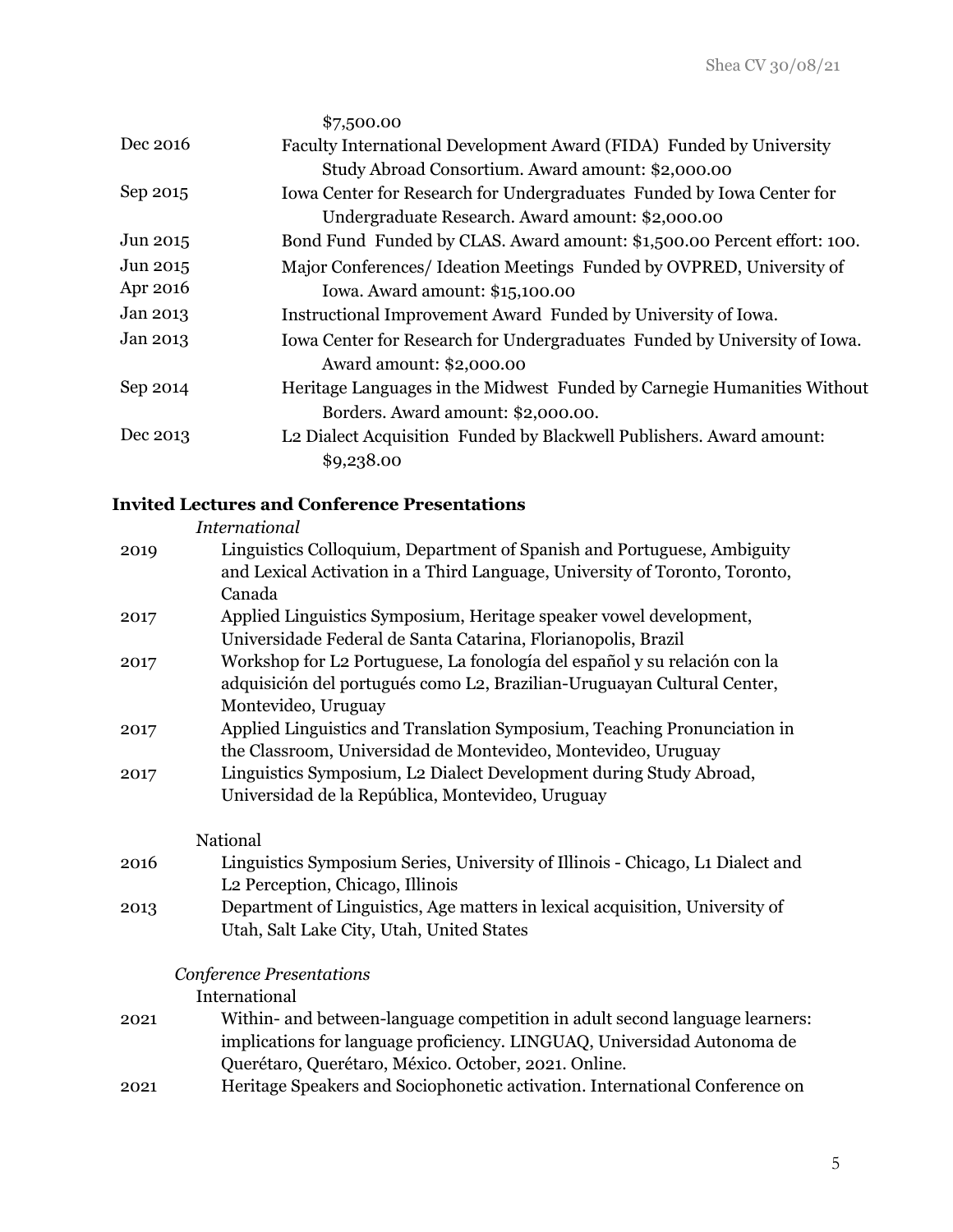|      | Bilingualism. Warsaw, Poland, w. K. Josephs)                                   |
|------|--------------------------------------------------------------------------------|
| 2019 | L3 Workshop, Activation Across Three Lexicons, University of Konstanz,         |
|      | Konstanz, Germany                                                              |
| 2019 | Experimental Portuguese Linguistics, Portuguese, Spanish or English: What is   |
|      | activated in L3 listening?, University of Toronto, Toronto, Canada             |
| 2018 | Second Language Research Forum, Production of English Rhotics by L1            |
|      | Spanish Speakers, Université du Québec a Montréal, Montreal, Canada            |
|      | Presenters/Authors: Yaksic, Matthew                                            |
| 2016 | New Sounds 2016, Heritage Speakers and Age of Lexical Acquisition, Aarhus,     |
|      | Denmark                                                                        |
| 2016 | New Sounds 2016, Heritage Speakers and Phonetic Approximation, Aarhus          |
|      | University, Aarhus, Denmark                                                    |
| 2015 | International Conference on Phonetic Sciences, L1 Dialect and L2 Speech        |
|      | Processing, Glasgow, Scotland                                                  |
| 2015 | American Association for Applied Linguistics, Study abroad and the             |
|      | development of dialectal perception in an L2, Toronto, Canada                  |
| 2012 | Laboratory Approaches to Romance Phonology, Domain-initial strengthening       |
|      | in Spanish L2: The phonetics phonology interface, El Colegio de México,        |
|      | México, D.F., Mexico                                                           |
| 2012 | GLOW Workshop on the perception and production of prosody, Prosody and         |
|      | perception in a Second Language., Potsdam, Germany                             |
|      |                                                                                |
|      | National                                                                       |
| 2021 | International Symposium on Bilingualism/Hispanic Linguistics Symposium,        |
|      | Sociophonetics and Lexical Activation in Spanish Heritage Speakers. W. Kevin   |
|      | Josephs.                                                                       |
| 2020 | Spanish Sociolinguistics Symposium Sociophonetics and Lexical Activation in    |
|      | Spanish Heritage Speakers. Atlanta, Georgia. Cancelled due to coronavirus      |
|      | pandemic.                                                                      |
| 2019 | Hispanic Linguistics Symposium, Dominicans Living in Puerto Rico and the       |
|      | Indexical Field of Lateralization: Who Lateralizes Matters, El Paso, Texas,    |
|      | <b>United States</b>                                                           |
| 2019 | Pronunciation in Second Language Learning and Teaching, L2 Portuguese          |
|      | Speakers Pronunciation of Nasal Vowels, Flagstaff, Arizona, United States      |
| 2019 | National Symposium on Spanish as a Heritage Language, If you build it will     |
|      | they come?, University of Texas Rio Grand Valley, McAllen, Texas, United       |
|      | <b>States</b>                                                                  |
| 2019 | National Symposium on Spanish as a Heritage Language, Heritage Speaker         |
|      | Lexical Activation: Age of Acquisition Matters, University of Texas Rio Grande |
|      | Valley, McAllen, Texas, United States Peer-Reviewed/Refereed                   |
| 2017 | Hispanic Linguistics Symposium, A comparison of secondary voicing cues in      |
|      | English and Spanish, Texas Tech University, Lubbock, Texas, United States      |
| 2017 | Hispanic Linguistics Symposium, L3 Acquisition of Spanish by Korean-English    |
|      | bilinguals, Texas Tech University, Lubbock, Texas, United States               |
| 2017 | International Symposium on Bilingualism, Heritage Speaker Vowel Production,    |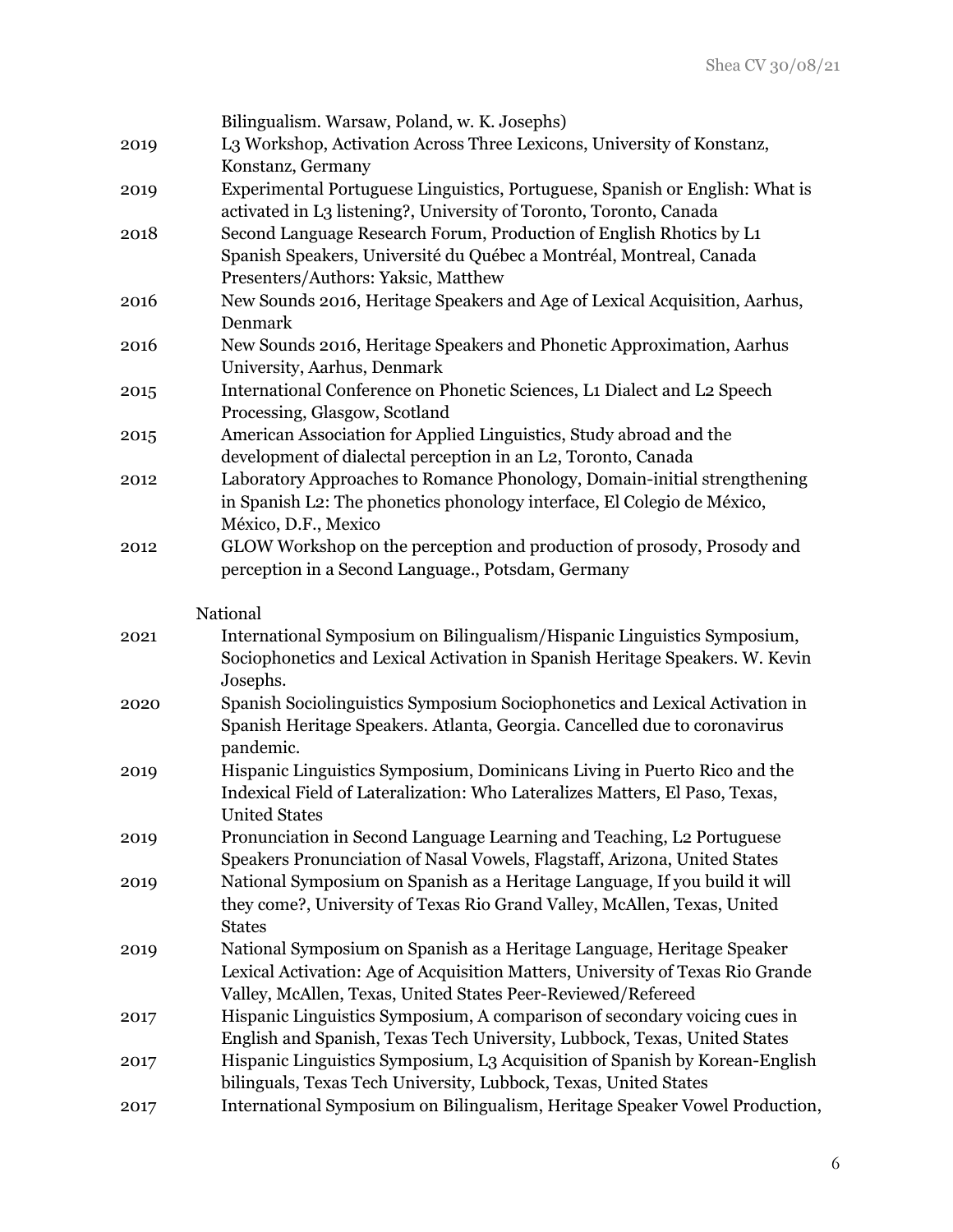|      | Florida State University, Tallahassee, Florida Peer-Reviewed/Refereed          |
|------|--------------------------------------------------------------------------------|
| 2016 | Conference on the Acquisition of Spanish and Portuguese as Second              |
|      | Languages, Age Effects and Lexical Acquisition, Oho State University,          |
|      | Columbus, Ohio, United States                                                  |
| 2015 | Hispanic Linguistics Symposium, Explicit Pronunciation and Self-Reflection in  |
|      | the Spanish L2 Classroom, Urbana-Champaign, Illinois, United States            |
| 2015 | Second Language Research Forum, Explicit Pronunciation Teaching, Atlanta,      |
|      | Georgia, United States                                                         |
|      | Gradient dialect effects in L2 processing, CUNY Phonology Forum, New York      |
| 2015 |                                                                                |
|      | City, New York, United States                                                  |
| 2014 | Hispanic Linguistics Symposium, L2 lexical processing, Purdue University,      |
|      | West Lafayette, Indiana, United States                                         |
| 2014 | Second Language Research Forum, Cognates and L2 lexical processing,            |
|      | University of South Carolina, Colombia, South Carolina, United States          |
| 2014 | Second Language Research Forum, Study abroad and processing changes,           |
|      | University of South Carolina, Colombia, South Carolina, United States          |
| 2014 | American Association for Applied Linguistics, Dialect Perception During Study  |
|      | Abroad, Portland, Oregon, United States                                        |
| 2014 | Georgetown University Roundtable on Languages and Linguistics, Age matters:    |
|      | heritage speaker lexical recognition, Washington, District of Columbia, United |
|      | <b>States</b>                                                                  |
| 2014 | Roundtable on Languages and Linguistics, L1 Dialect and L2 Speech              |
|      | Perception, Georgetown University, Washington, District of Columbia, United    |
|      | <b>States</b>                                                                  |
| 2014 | Symposium on Spanish as a Heritage Language, 'iCorrígeme por favor!' Peer      |
|      | editing in the Heritage Speaker classroom, Texas Tech University, Lubbock,     |
|      | Texas, United States                                                           |
| 2013 | Pronunciation, Second Language Learning and Teaching Conference, Accent        |
|      | Adaptation in L2 Spanish, Iowa State, Ames, Iowa, United States                |
| 2013 | Joint meeting of the Modern Language Association and the Linguistic Society    |
|      | of America, Second Language Speech, Boston, Massachusetts, United States       |
| 2012 | Second Language Research Forum, Orthography modulates L2 word                  |
|      | recognition, Carnegie Mellon University, Pittsburgh, Pennsylvania, United      |
|      | <b>States</b>                                                                  |
| 2012 | Linguistic Symposium on Romance Languages, P-Movement and Mexican              |
|      | Spanish, University of Southern Utah, Cedar City, Utah, United States          |
|      | Demonstration                                                                  |
|      | International                                                                  |
| 2013 | La fonética, la fonología y la enseñanza de la pronunciación en una segunda    |
|      | lengua [Phonetics, phonology and L2 pronunciation teaching], Universidad       |
|      | Javeriana, Bogotá, Colombia                                                    |
|      | <b>Invited Panel Participant</b>                                               |
|      | National                                                                       |
| 2014 | Modern Language Association (MLA), Age Effects and Lexical Acquisition,        |
|      | Boston, Massachusetts, United States                                           |
|      |                                                                                |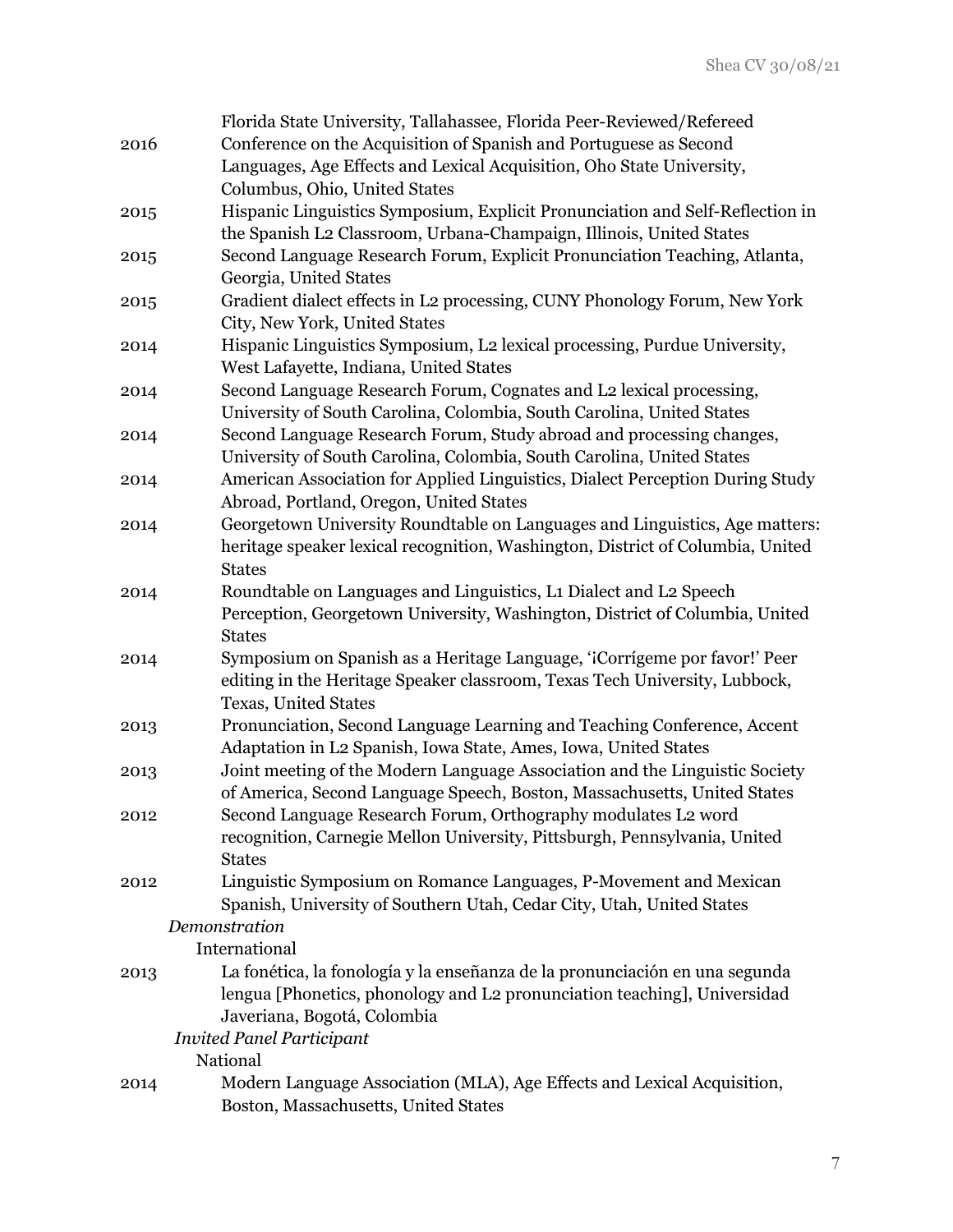| 2013               | Second Language Research Forum, Lexical representations and age of<br>acquisition, Brigham Young University, Utah, United States                                                                            |
|--------------------|-------------------------------------------------------------------------------------------------------------------------------------------------------------------------------------------------------------|
| 2012               | Second Language Studies Graduate Student Conference, Publish or Perish,<br>University of Wisconsin-Madison, Madison, Wisconsin, United States                                                               |
|                    | <b>Invited Talk</b>                                                                                                                                                                                         |
|                    | International                                                                                                                                                                                               |
| 2015               | Department of Spanish and Portuguese, L1 and L2 dialect variability and lexical<br>processing, University of Toronto, Toronto, Canada                                                                       |
| 2012               | Las alternaciones palatales en y la segmentación de la cadena de habla [Palatal]<br>alternations and speech segmentation], Universidad Autónoma del Carmen,<br>Ciudad del Carmen, Campeche, Mexico          |
|                    | <b>Keynote/Plenary Address</b>                                                                                                                                                                              |
|                    | National                                                                                                                                                                                                    |
| 2018               | Symposium on Spanish as a Heritage Language, Phonetics and Heritage<br>Speaker Productions, University of Iowa, Iowa City, Iowa                                                                             |
| 2018               | Current Approaches to Spanish and Portuguese Second Language Acquisition<br>and Phonology, Variability in Spanish and Portuguese L2 Acquisition, Indiana<br>University, Bloomington, Indiana, United States |
| 2015               | FLARE-Second Language Studies Student Conference, Processing a new L2<br>dialect: Evidence from study abroad, Iowa City, Iowa, United States                                                                |
|                    | Panel                                                                                                                                                                                                       |
|                    | National                                                                                                                                                                                                    |
| 2019               | Hispanic Linguistics Symposium, Dialect Variability in Spanish, El Paso, Texas,<br>United States Peer-Reviewed/Refereed Presenters/Authors: Shea, Christine                                                 |
| 2017               | Linguistic Symposium on Romance Languages (LSRL), Study Abroad and L2<br>Dialect Processing, Newark, Delaware Peer-Reviewed/Refereed                                                                        |
|                    | Poster                                                                                                                                                                                                      |
| 2018               | Laboratory Phonology, L3 Lexical Activation, University of Lisbon, Lisbon,                                                                                                                                  |
|                    | Portugal                                                                                                                                                                                                    |
| $\mathbf{S}$ omico |                                                                                                                                                                                                             |

#### **Service**

| Department/Division |                                                                            |
|---------------------|----------------------------------------------------------------------------|
| 2021-Present        | Member of Portuguese Steering Committee                                    |
| $2021 -$ Present    | Director of Graduate Studies, Department of Spanish and Portuguese         |
| 2021 [April]        | Tenured faculty five-year review (Dept. of Linguistics)                    |
| 2020 - Present      | Director of Graduate Studies, Department of Linguistics                    |
| 2019 - Present      | Lecturer Promotion Committee - Department of Linguistics, Member           |
| $2018 - 2021$       | Member of DWLLC Executive Committee                                        |
| $2018 - 2021$       | Spanish and Portuguese Graduate Committee, Member                          |
| $2014 - 2021$       | Spanish and Portuguese Admissions Committee                                |
| 2019 - Present      | First-year review for tenure track faculty member, Spanish and Portuguese, |
| $2016 - 2017$       | Spanish and Portuguese Senior Lecturer Search Committee, Member            |
| $2014 - 2016$       | Spanish and Portuguese Curriculum Committee, Member                        |
| $2014 - 2016$       | Lecturer Review Committee, Member                                          |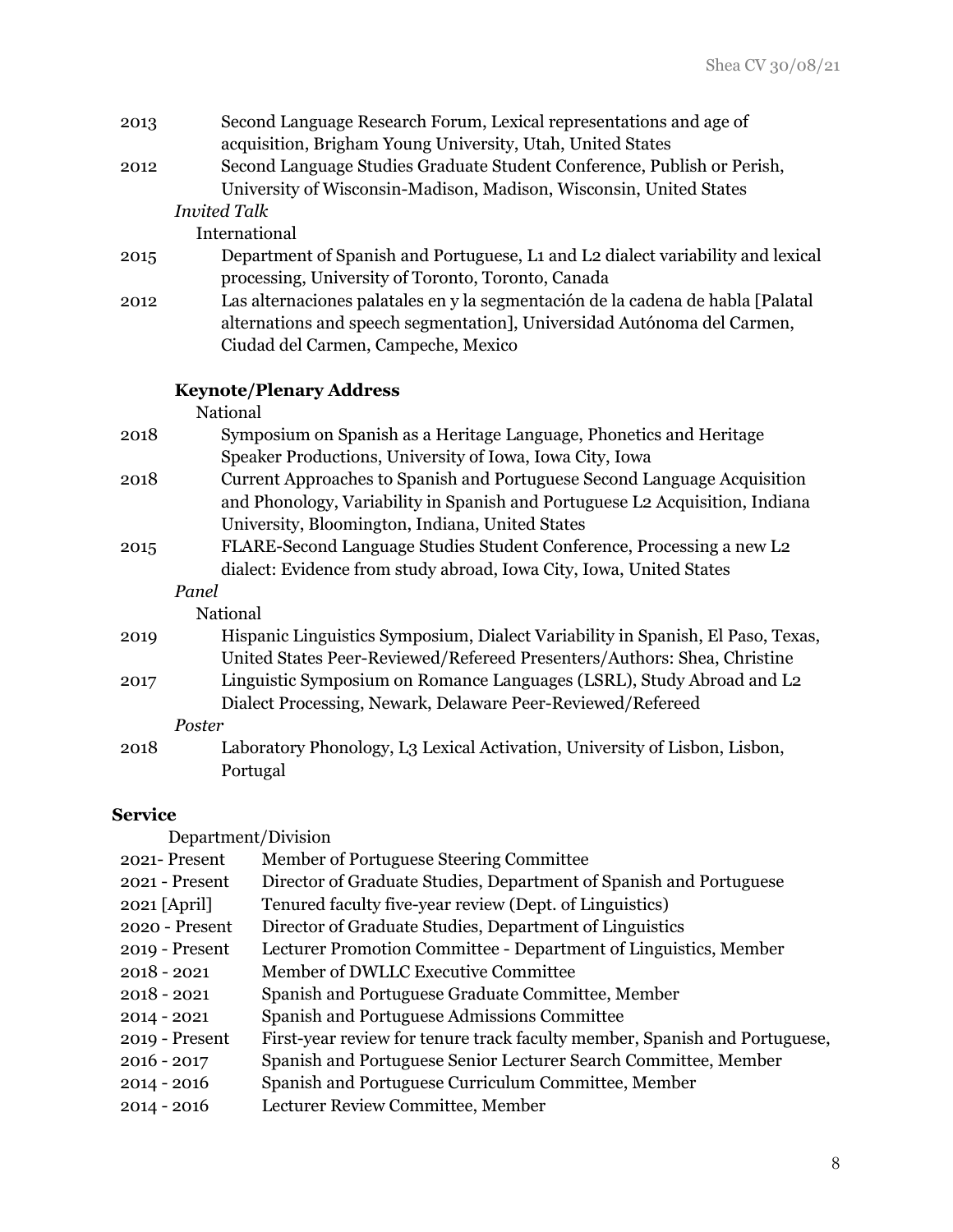| 2014                                    | <b>Recruitment Committee</b>                                                                                                                                                                                                                                                 |
|-----------------------------------------|------------------------------------------------------------------------------------------------------------------------------------------------------------------------------------------------------------------------------------------------------------------------------|
| $2012 - 2013$                           | Spanish and Portuguese admissions committee, Member                                                                                                                                                                                                                          |
| College<br>2020 (Fall)                  | Member of the UEPCC                                                                                                                                                                                                                                                          |
| 2017-2019                               | Principal author of DWLLC World Languages Assessment Report                                                                                                                                                                                                                  |
| $2018$ - Present                        | <b>CLAS Scholarship Review Committee, Member</b>                                                                                                                                                                                                                             |
| 2016 - Present                          | <b>CLAS Fulbright Committee, Member</b>                                                                                                                                                                                                                                      |
| 2015 - Present                          | PhD in Second Language Acquisition Steering Committee                                                                                                                                                                                                                        |
| 2014 - Present                          | Latino Studies Minor, Board of Advisors                                                                                                                                                                                                                                      |
| 2019 - 2020                             | <b>Fulbright Faculty Committee - Head</b>                                                                                                                                                                                                                                    |
| $2014 - 2017$                           | CLAS - Faculty Assembly, Member                                                                                                                                                                                                                                              |
| University<br>2018-Present<br>2018-2020 | <b>Iowa Center for Research by Undergraduates Steering Committee, Member</b><br>Iowa Reading Research Center, Collaborating with Dr. Reed (Director) on the<br>development of Spanish-English reading materials for emergent bilinguals in<br>Iowa public elementary schools |

## *Service to the Profession*

| 2020           | Tenure review (two R1 institutions)                                               |
|----------------|-----------------------------------------------------------------------------------|
| 2020-Present   | Guest Editor, Languages: Special Issue on Heritage Speaker Phonetics and          |
|                | Phonology (with JY Kim, Dept. of Spanish and Portuguese, UCLA)                    |
| 2020-Present   | Associate Editor, Second Language Acquisition section, SAGE Open Publications     |
| 2020-Present   | Second Language Research, Board Member                                            |
| $2015 - 2020$  | Second Language Research, Associate Editor                                        |
| 2015 - Present | National Science Foundation, Linguistics, Reviewer, Grant Proposals (3x)          |
| 2019           | University of Toronto, External PhD thesis evaluator                              |
| 2019           | University of Alberta, External PhD thesis evaluator                              |
| 2019           | Reviewer Promotion and Tenure (two, one R1 institution)                           |
| 2012-Present   | Reviewer for Studies in Second Language Acquisition, Bilingualism, Language and   |
|                | Cognition, International Journal of Bilingualism, Hispania, Journal of Phonetics, |
|                | JASA, Quarterly Journal of Experimental Psychology, Linguistic Approaches to      |
|                | Bilingualism, Heritage Language Journal, Language Learning, Languages, Modern     |
|                | Language Journal, Glossa, Linguistics Vanguard                                    |
| 2019           | University of Western Sydney, External PhD Thesis Evaluator                       |
| $2016 - 2018$  | Language and Speech, Guest Associate Editor                                       |
| 2016           | Conference Organizer: Sound to Word 16                                            |
| 2015           | CIEE study abroad, External Reviewer for study abroad site in Guanajuato, Mexico  |

# *Community and University Outreach*

| 2020 | University of Iowa, Office of Diversity, Equity and Inclusion Seminar |
|------|-----------------------------------------------------------------------|
|      | series: Language Attitudes, October 21.                               |
| 2020 | Art and Academic Chat, Obermann Center Bilingualism and Identity,     |